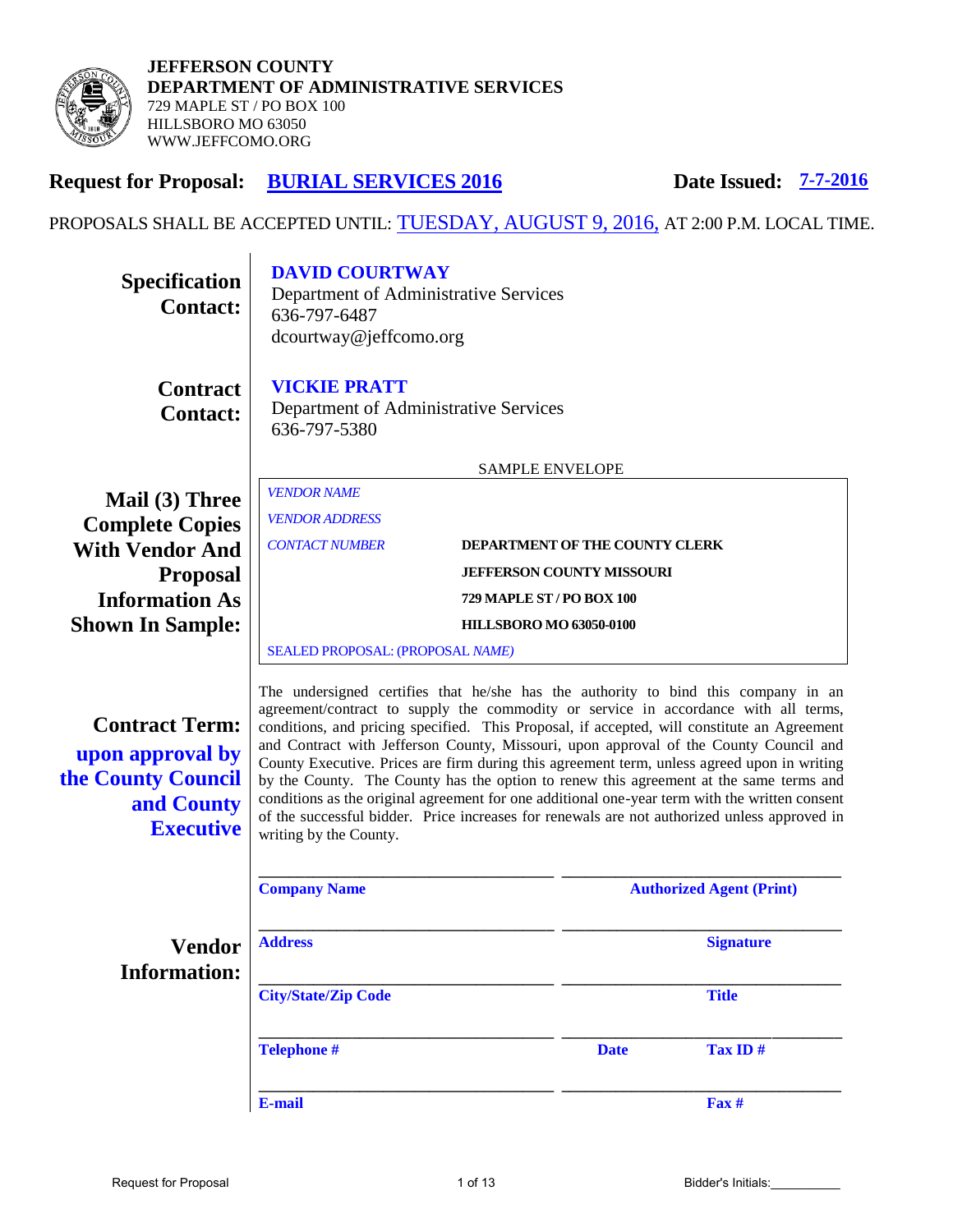# **TABLE OF CONTENTS:**

| <b>Legal Notice and Request for Proposal</b> | Page 1  |
|----------------------------------------------|---------|
| <b>Table of Contents</b>                     | Page 2  |
| <b>Proposal Requirements</b>                 | Page 3  |
| <b>Proposal Form and Contract</b>            | Page 5  |
| <b>Affidavit</b>                             | Page 9  |
| <b>Specifications</b>                        | Page 11 |

# **\*REQUIRED DOCUMENTS\***

**1. Current and valid Certificate of Insurance or binder showing required insurance coverage must be provided with each bid.** 

**(County must be added as additional insured if awarded)** 

**2a. Proof that Bidder does not owe delinquent real or personal property in Jefferson County (tax receipts for past 3 years)** 

**Obtain receipts at http://jeffersonmo.devnetwedge.com** 

**Or**

- **2b. A notarized affidavit stating that the applicant does not own any real or personal property in Jefferson County on company letterhead.**
- **3. A Notarized affidavit of work authorization and current business entity status with E-verification documentation (pages 9 & 10).**
- **4. Agreement to be executed by the County upon approval by the County Council and County Executive (Bidder is required to complete company information and execute signature).**
- **5. Cooperative Bid Form (last page)**
- **6. All pages of the Invitation for Bid/Request for Proposal must be used when submitting your bid/proposal response along with initialing each page with the bid/proposal. Additional information may be included separately.**
- **7. Bid deposits/bonds must be in the exact amount as stipulated in the bid. (if required)**

# **\*BIDS WILL BE REJECTED IF REQUIRED DOCUMENTATION IS NOT INCLUDED OR COMPLETED**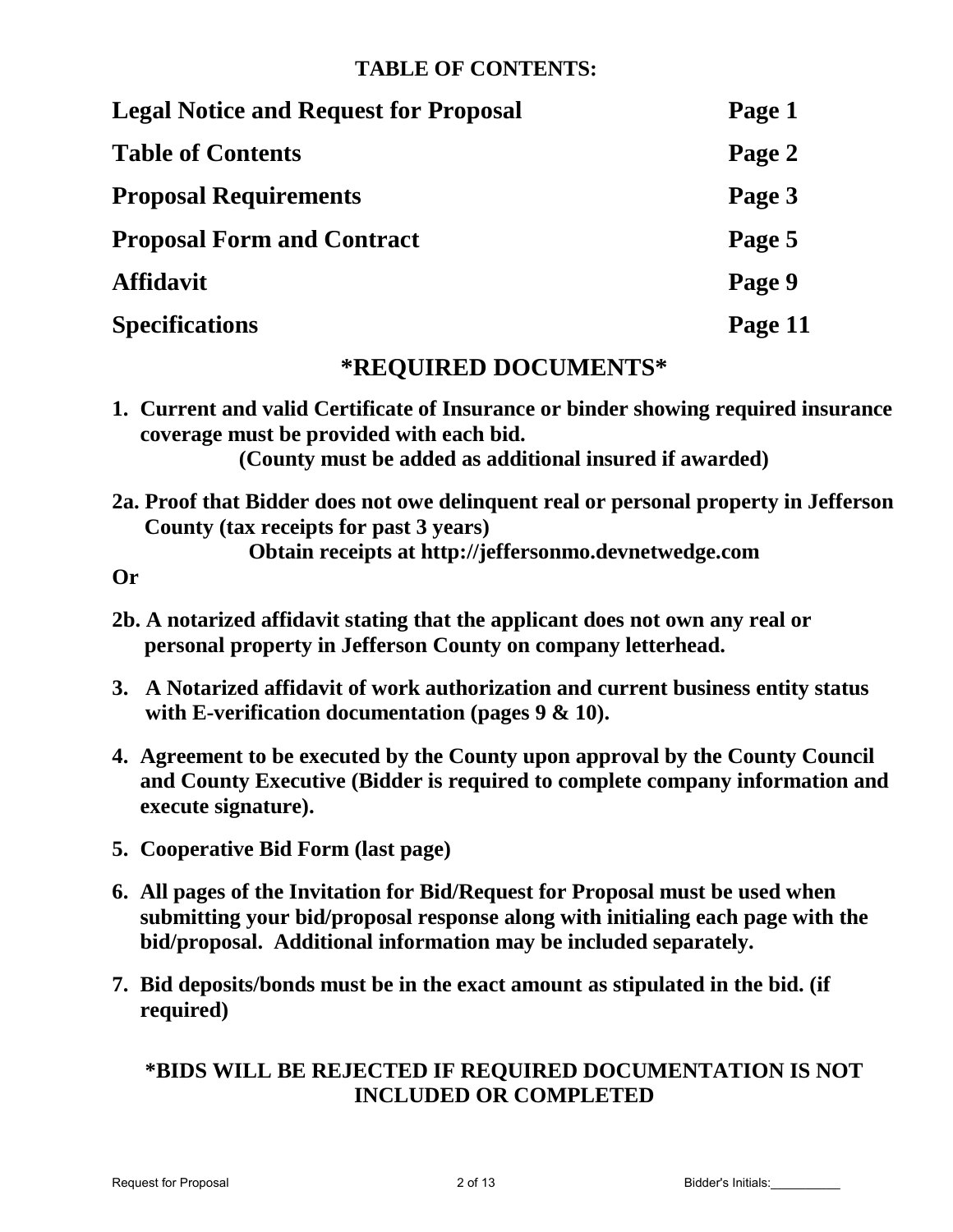# **PROPOSAL REQUIREMENTS**

#### **Bidder shall initial all pages and return where the Bid Document denotes "BIDDER"S INITIALS:\_\_\_\_\_"**

## **A. PROPOSAL SUBMISSION:**

Submit bid form in original (one original) and two (two copies) with all specification pages, if applicable. No facsimile or electronic proposals shall be accepted and shall be rejected. A fully executed Affidavit is required by Section 285.530 RSMo and shall be submitted with the proposal form. A copy of the Affidavit is attached hereto. Failure to execute the Affidavit shall result in the proposal being rejected. Vendor shall comply with the requirements of Sections 285.525 to 285.555 of the Revised Statutes of the State of Missouri. If any part of the work is subcontracted, each subcontractor shall comply with the same requirements of this specification. No contractor shall knowingly employ, hire for employment, or continue to employ an unauthorized alien to perform work within the State of Missouri. Vendor and any of its subcontractors, shall, by sworn affidavit and provision of documentation, affirm their enrollment and participation in a federal work authorization program with respect to the employees working in connection with the contracted services. Vendor and its subcontractors shall also sign an affidavit affirming that they do not knowingly employ any person who is an unauthorized alien.

Prevailing Wage Vendor and its subcontractors shall pay not less than the prevailing hourly rates of wages, as determined by the Labor and Industrial Relations Commission of Missouri. Vendor shall abide by the most current Annual Wage Order published by the Missouri Department of Labor and Industrial Relations or other similar resources and publications. Failure to comply with any provision, provide any required documentation, insurance forms or deposits or bonds in exact amounts or any other term or condition that is not in strict conformance shall result in the bid being rejected.

#### **B. BASIS OF PROPOSAL AWARD:**

Award may be made on an item-by-item basis to the lowest and best proposals or award may be made to the lowest and best proposal total, whichever is in the best interest of the County. County may reject any or all proposals for any reason and may waive any informality. Proposals submitted from a Missouri State Contract shall include a copy of the State Contract with the proposal.

It is further agreed that the Contract shall not be valid and binding upon the County until approved by the County Counselor, as to legal form and is subject to the Ordinances, Resolutions and Orders of Jefferson County, Missouri, and State and Federal Law. If no proposal or proposals have been awarded by the County Council within forty-five (45) days following the opening of the proposal then all proposals will be deemed rejected.

## **C. PROPOSAL PREPARATION:**

- 1. Vendors are responsible for examination of drawings, specifications, schedules and instructions.
- 2. Each Vendor shall furnish the information required by the invitation. The vendor shall sign all required documents. All deletions and erasures shall be initialed
- 3. Alternate proposals for supplies or services other than specified shall not be considered unless authorized by invitation.
- 4. Vendor shall state a definite time for delivery of goods or for performance of services unless otherwise specified in the Request for Proposal.
- 5. When specified, samples must be timely submitted and at no expense to the County.
- 6. Failure to adhere to all requirements may result in the response being disqualified as non-responsive.

## **D. MODIFICATION OR WITHDRAWAL OF PROPOSALS:**

Proposals may be modified or withdrawn prior to the exact hour and date specified for receipt of proposals, provided the modification or withdrawal is in writing and is delivered in the same manner as a proposal submission.

#### **E. LATE PROPOSALS:**

It is the responsibility of the vendor to deliver his proposal or proposal modification on or before the date and time of the proposal closing to the Department of the County Clerk of Jefferson County. Proposals received late will be rejected and returned unopened to the vendor.

#### **F. PROPOSAL DEPOSITS/BONDS:**

Proposal Deposits/Bonds are not required unless specified in the Specifications. Proposal deposits/Bonds must be in the exact amount as stipulated in the bid.

# **G. MATERIAL AVAILABILITY:**

Vendors must accept responsibility for verification of material availability, product schedules and other pertinent data prior to submission of proposal and delivery time. It is the responsibility of the vendor to notify the County immediately if the materials specified are discontinued, replaced, or not available for an extended period of time. All materials ordered by the County, shall be as needed. A sample of materials may be requested.

#### **H. ALTERNATE PROPOSALS:**

Where required, vendors must submit complete specifications on all alternate proposals with the proposal form. Alternate proposals without complete specifications may be rejected. Alternate proposals and exceptions to proposal clauses must be clearly noted on the proposal form. The County may accept or reject alternate proposals; whatever is most advantageous to the County.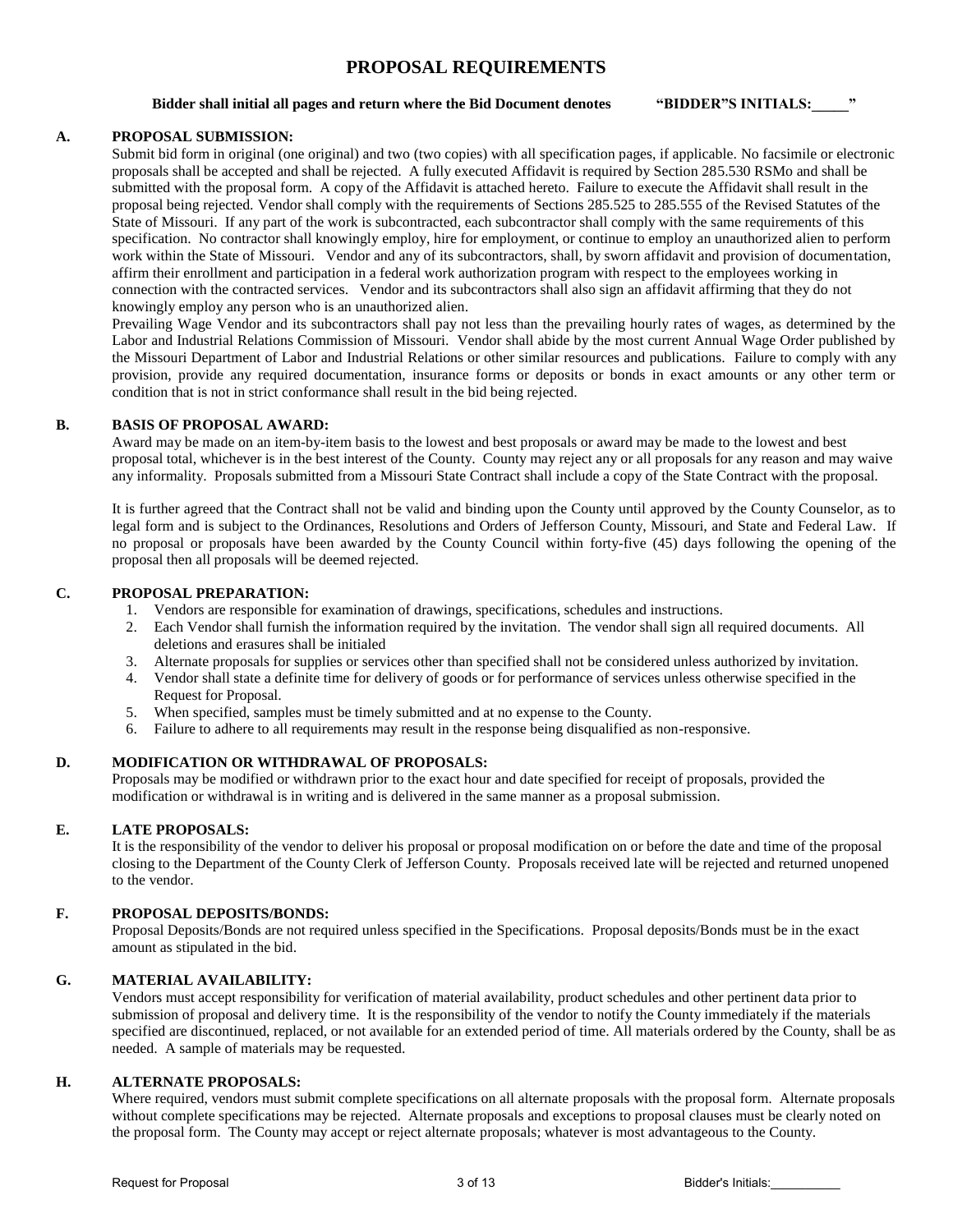# **I. INCORPORATION OF DOCUMENTS:**

 The terms of the proposal invitation, proposal specifications, proposal form are and shall be incorporated into the contract as if fully setout therein.The Proposal, if accepted and approved by the County Council and County Executive shall constitute the terms of a Contract or Agreement with Jefferson County, Missouri, subject to any further Amendments, Memoranda or other documents or specifications which must be set forth in writing and signed by all parties.

## **J. ADDENDA:**

Addenda to proposal specifications are incorporated by reference as if fully setout herein. It is the responsibility of the vendor to insure and verify that they are in receipt of and completed all attached addenda's prior to submission of proposal forms. Verification is made by contacting the Department of Administrative Services or by reviewing the County Web Site. [\(www.jeffcomo.org\)](http://www.jeffcomo.org/).

# **K**. **INSURANCE:**

 The Vendor/Contractor shall purchase and maintain insurance with an insurance company licensed to do business in the State of Missouri or in the state where the vendor is incorporated or otherwise licensed to do business and which shall remain, at all times during the term of any contract with the County, in full force and effect. Preference will be given to a Vendor/Contractor who provides insurance with an insurance company licensed to do business in the State of Missouri, but in any event said Vendor/Contractor shall provide said insurance at it's own expense. Such insurance shall be provided as will protect the Vendor/Contractor from claims which may arise out of or result from the Vendor/Contractor's execution of the work, whether such execution be by himself, his employees, agents, or by anyone for whose acts any of them may be liable. If any such work covered by the Contract is to be performed on County owned or leased premises, the Vendor agrees to carry liability and workman's compensation insurance, satisfactory to the County, and to indemnify the County against all liability, loss, and damage arising out of any injuries to persons and property caused by the Vendor, his sub-contractors, employees or agents. The insurance coverage shall be such as to fully protect the County and the general public from any and all claims for injury and damage resulting by any actions on the part of the Vendor/Contractor or its' forces as enumerated above. All policies must name the County as an additional insured and provide for thirty (30) days written prior to any material changes or cancellation. Any disputes regarding a breach, insurance amounts, liability, coverage, lapse or otherwise shall be litigated in the Circuit Court of Jefferson County, Missouri and the same shall be incorporated into any Contract agreed to by the parties.

 THE COUNTY REQUIRES A CURRENT AND VALID CERTIFICATE OF INSURANCE OR BINDER SHOWING REQUIRED INSURANCE COVERAGE MUST BE PROVIDED WITH EACH BID. JEFFERSON COUNTY MUST BE ADDED AS AN ADDITIONAL INSURED AFTER AWARD OF THE BID. ANY LAPSE IN INSURANCE COVERAGE OR CANCELLATION THEREOF BY THE CONTRACTOR OR SUB-CONTRACTORS DURING THE TERMS OF THE CONTRACT SHALL IMMEDIATELY BE DEEMED A MATERIAL BREACH UNDER THE TERMS OF ANY CONTRACT.

## A. ( X ) Required ( ) Not Required **Comprehensive General Liability Insurance**

 The Vendor/Contractor shall maintain and keep in full force and effect during the terms of this Contract such comprehensive general liability insurance as shall protect them from claims which may arise from operations under this Contract, whether such operations be by themselves or by anyone directly or indirectly employed by them. The amounts of insurance shall be not less than \$1,000,000.00 combined single limit for any one occurrence covering both bodily injury and property damage, including accidental death.

#### B. ( X ) Required ( ) Not Required **Professional Liability Insurance**

 The Vendor/Contractor shall provide the County with proof of Professional Liability Insurance, which shall protect the County against any and all claims, which might arise as a result of the operation of the Vendor/Contractor in fulfilling the terms of this Contract during the life of the Contract. The minimum amounts of such insurance will be \$1,000,000.00. Should any work be subcontracted, these limits will also apply.

#### C. ( X ) Required ( ) Not Required **Worker's Compensation Insurance:**  per Missouri Revised Statutes Chapter 287

 The Vendor/Contractor or his sub-contractor or contractors, shall maintain and keep in force of this Contract such worker's compensation insurance limits as required by the statues of the State of Missouri and Employer's Liability with limits no less than \$500,000.00.

### **L. PROPOSAL OPENINGS:**

Proposals will be publicly opened and read aloud at the time indicated on page 1. The vendors and the public are invited but not required to attend the formal opening of the proposals. No decisions relating to the award of a contract or agreement will be made at the opening.

# **M. PROPOSAL TABULATIONS:**

Proposal Tabulations will be available 5 to 7 business days following the proposal opening. Proposal submissions are open for public review at the time of the proposal opening. Proposal tabulations are posted on the County's web-site address, [www.jeffcomo.org,](http://www.jeffcomo.org/) under the services tab, Invitation for Bid/Request for Proposal link. **NO COPIES** of proposal tabulations are sent to vendors. Request for Proposal and the set of the set of 13 and the Bidder's Initials: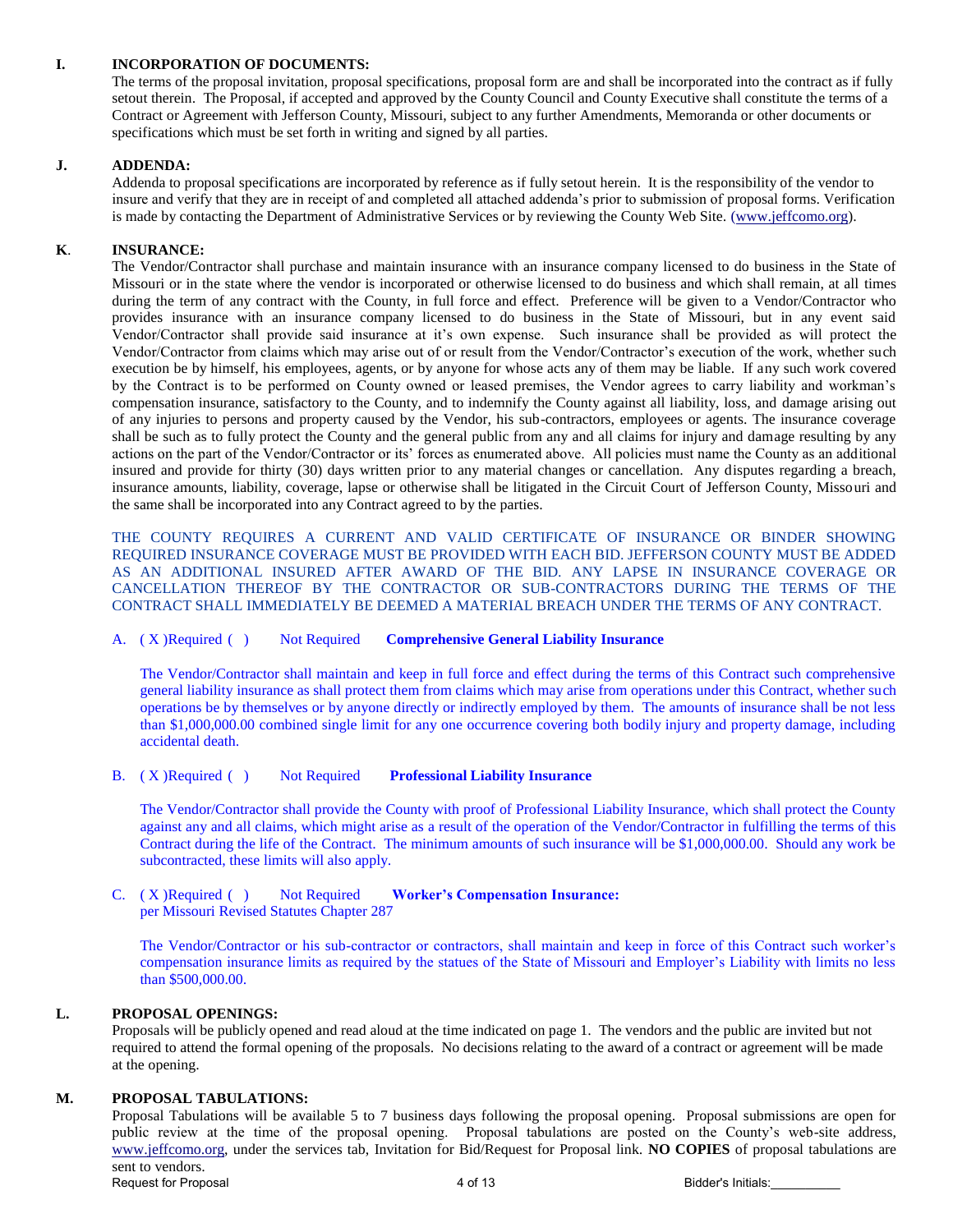# **PROPOSAL FORM AND CONTRACT**

# **A. PROPOSAL REPRESENTATIONS:**

The vendor, by executing the proposal form certifies that:

- 1. The proposal complies with Request for Proposal, Form and Proposal Specifications.
- 2. The vendor is not debarred or suspended from participation in Federal Assistance programs.

# **B. TAXES:**

No bid or proposal shall be awarded by Jefferson County unless the prospective bidder provides proof that the bidder does not owe delinquent real or personal property taxes to Jefferson County. The prospective bidder may be required to provide proof in the form of an original paid tax receipt issued by the Jefferson County Collector or a verified affidavit stating that the applicant does not own any real or personal property in Jefferson County. Tax receipts for the past 3 years are required and may be obtained at [http://jeffersonmo.devnetwedge.com/ o](http://jeffersonmo.devnetwedge.com/)r a notarized affidavit stating that the applicant does not own any real or personal property in Jefferson County on company letterhead.

**Section 135.040 of the Jefferson County Code of Ordinances (Ord. No. 10-0411) requires that no bid or proposal shall be awarded by Jefferson County unless the prospective bidder provides proof that the bidder does not owe delinquent real or personal property, or that the bidder does not own any real or personal property in Jefferson County. All delinquent real or personal property taxes shall be paid, in-full, prior to the award of any bid, or proof shall be provided that the bidder does not own any real or personal property in Jefferson County prior to the award of any bid. Jefferson County considers that the failure to pay any and all real or personal property taxes due Jefferson County, Missouri, the failure to report all real or personal property owned, held or used in Jefferson County, the failure to provide proof thereof, and/or the failure to keep said tax bills current shall be deemed a material breach of the contract and will subject the contract to immediate cancellation. All taxes, due and owing, must be paid in full at the time the bid is awarded by Jefferson County and remain paid during the entire term of the contract unless the prospective bidder provides proof that the bidder does not own real or personal property in Jefferson County. This requirement shall not apply to the award of bids for projects which are funded in whole or in part by Federal funds.** 

## **C. CERTIFICATION OF INDEPENDENT PRICE DETERMINATION:**

- 1. The prices in the proposal shall be independently determined, without consultation, communication, or agreement for the purpose of restricting competition as to any matter relating to price with any Vendor or other person.
- 2. Unless otherwise required by law, the prices shall not have been knowingly disclosed by the Vendor prior to opening; or
- 3. No attempt has been made or will be made by the vendor to induce any other person or firm to submit or not to submit a proposal.

# **D. PRICE:**

The price(s) specified in this proposal shall be firm and not subject to contingency or reservation. The vendor represents prices specified in the proposal do not exceed current selling price for the same or substantially similar good or service, and are the same as or lower than other prices charged to the vendor's most favored customer. In the event the stated prices are determined to be higher than the prices for which Supplier has sold the items, or services, to others, this contract price shall be reduced accordingly. **Proposal prices are ALL INCLUSIVE: (Shipping, Handling, Delivery, and Assembly to locations specified by the County). Prices shall be firm for ALL County departments and locations for term of the agreement**.

# **E. MISSOURI DOMESTIC PRODUCT PROCUREMENT ACT:**

Vendor represents that the goods provided comply with Sections 34.350 to 34.359, RSMo, known as the Domestic Product Procurement Act. The act encourages the purchase of products manufactured or produced in the United States, State of Missouri, and Jefferson County, Missouri. Vendor shall include proof of compliance with the Act with the proposal.

# **F. NON-EXCLUSIVE AGREEMENT:**

The contractor shall understand and agree that the contract shall not be construed as an exclusive agreement and further agrees that the County may secure identical and/or similar services or products from other sources at anytime in conjunction with or in replacement of the contractor's services.

# **G. DEFINITIONS:**

- 1. The term "County" means the Jefferson County, Missouri and its designated representatives.<br>2. The term "Vendor" means Supplier. Contractor, and Seller and includes designated represent
- 2. The term "Vendor" means Supplier, Contractor, and Seller and includes designated representatives.
- 3. The term "RFP" means Request for Proposal.
- 4. The term "Agreement/Contract means Binding Agreement, Contract, Request for Purchase, Order.

# **H. INSPECTION, ACCEPTANCE AND APPROVALS:**

Goods shall at all times and places, including the period of manufacture, are subject to inspection and test by County. County will accept or give notice of rejection of goods delivered within a reasonable time after receipt. Acceptance shall not waive any warranty. All goods supplied are subject to final inspection and acceptance by County notwithstanding payment, prior inspections or approvals. County may require prompt replacement or correction of rejected goods at Supplier's expense, including a reduction in price for rejected goods. Supplier shall not resubmit rejected goods to County without prior written approval and instructions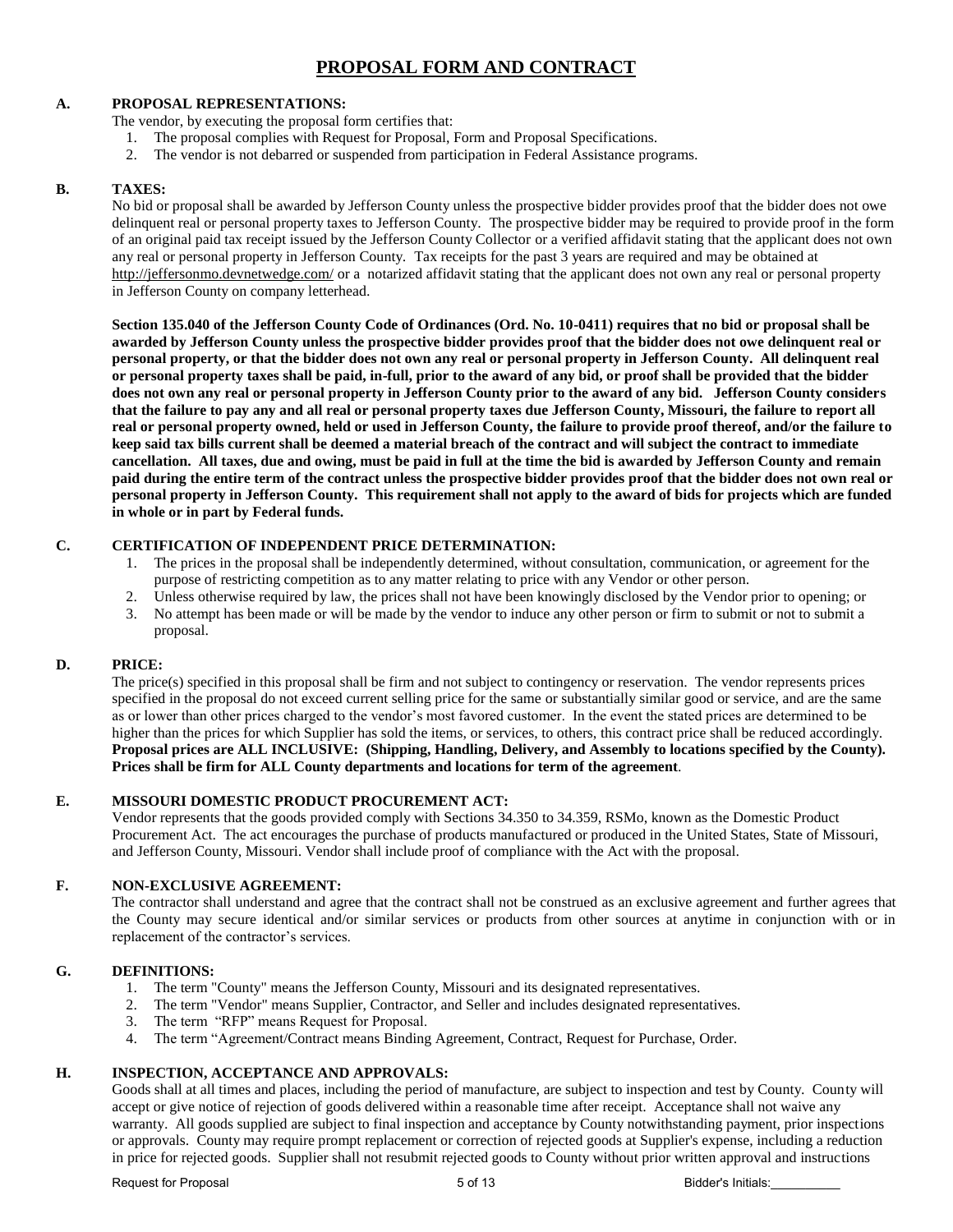from County. In addition, Supplier shall identify resubmitted goods as previously rejected. Supplier shall provide and maintain a quality assurance and control system acceptable to County.

# **I. WARRANTY:**

Unless otherwise agreed to in writing by the parties, Supplier warrants that items ordered to specifications will conform thereto and to any drawings, samples or other descriptions furnished or adopted by County, or, if not ordered to specifications will be fit and sufficient for the purpose intended, and that all items will be new, merchantable, of good material and workmanship, and free from defect. Such warranties, together with Supplier's service warranties and guarantees, if any, shall survive inspection, test, acceptance of, and payment for the items and shall run to County and its assigns. Except for latent defects, the County shall give notice of any nonconformity to the Supplier within one (1) year after acceptance. County may return for credit or require prompt correction or replacement of the defective or non-conforming goods or have the defective good corrected or replaced at Supplier's expense. Return to Supplier of any defective or non-conforming goods and delivery to County of any corrected or replaced goods shall be at Supplier's expense. Defective or non-conforming items shall not be corrected or replaced without written authorization by County. Goods required to be corrected or replaced shall be subject to the provisions of this clause and the clause hereof entitled "Inspection, Acceptance and Approvals" in the same manner and to the same extent as goods originally delivered under this contract.

## **J. PAYMENT:**

County will pay Supplier for goods upon delivery to, submission of certified invoices and acceptance. The County will not be responsible for articles or services furnished without a purchase order. Price is tax-exempt.

## **K. CHANGE ORDER:**

County may make changes within the general scope of this contract. If any such changes cause an increase or decrease in the cost of or the time required for the performance of any part of the work, whether changed or not changed by any such order, an equitable adjustment shall be made in the price or delivery schedule or both, and any change order shall be in writing. Any claim by a Supplier for adjustment under this clause shall be asserted within fifteen (15) days from the date of receipt of this written order directing the change, provided, however, County, if it decides that the facts justify such action, may receive and act upon such claim asserted at any time prior to final payment.

## **L. DELIVERIES:**

Deliveries shall be made in strict accordance with any delivery schedule contained in the proposal specification or contract and in the exact quantity ordered. Failure to adhere to delivery schedule is reason for termination in accordance with the "termination" clause. Deliveries are to be made at locations specified by the County at time of Order.

### **M. RESPONSIBILITY FOR SUPPLIES:**

Pursuant to Section 290.560 RSMo, Supplier/Contractor shall employ only Missouri laborers and laborers from nonrestrictive states except that other laborers may be used when Missouri laborers or laborers from nonrestrictive states are not available, or are incapable of performing the particular type of work involved, if so certified by the contractor and approved by the County. Except as otherwise provided, Supplier shall be responsible and bear all risks for loss and damage to goods until delivery at County's facilities, regardless of F.O.B. point, point of inspection or acceptance; and if the goods are rejected.

#### **N. SUBCONTRACTS:**

Supplier shall not enter into any subcontract(s) in excess of \$25,000 or 20% of this contract price; whichever is less, for any goods without County's prior written approval.

#### **O. CHOICE OF LAW:**

This proposal and contract shall be governed and interpreted according to the laws of the State of Missouri. Venue for any court action shall be in Jefferson County, Missouri.

# **P. TERMINATION: 1.** General:

- Performance of work may be terminated by the County in whole, or from time to time in part, whenever County shall determine that such termination is in the best interests of County. Termination shall be affected by delivery to Supplier of a Notice of Termination specifying the extent to which performance of work is terminated and the date upon which such termination becomes effective. If such notice does not state termination is pursuant to subparagraph 2, 3, or 4 of this paragraph, County shall have the right to so indicate within thirty (30) days. If no notice is delivered within the thirty (30) day period, or such longer periods as is mutually agreed to by the parties, the original Notice of Termination shall be deemed to be issued pursuant to subparagraph 1 of this paragraph.
- 2. Bankruptcy or Insolvency: In the event bankruptcy proceedings are commenced by or against Supplier or under any provisions of the United States Bankruptcy Act or for the appointment of a receiver or trustee or a general assignment for the benefit of creditors of either party, County shall be entitled to terminate without further cost or liability.
- 3. **Section 135.040 of the Jefferson County Code of Ordinances (Ord. No. 10-0411) requires that no bid or proposal shall be awarded by Jefferson County unless the prospective bidder provides proof that the bidder does not owe delinquent real or personal property, or that the bidder does not own any real or personal property in Jefferson County. All delinquent real or personal property taxes shall be paid, in-full, prior to the award of any bid, or**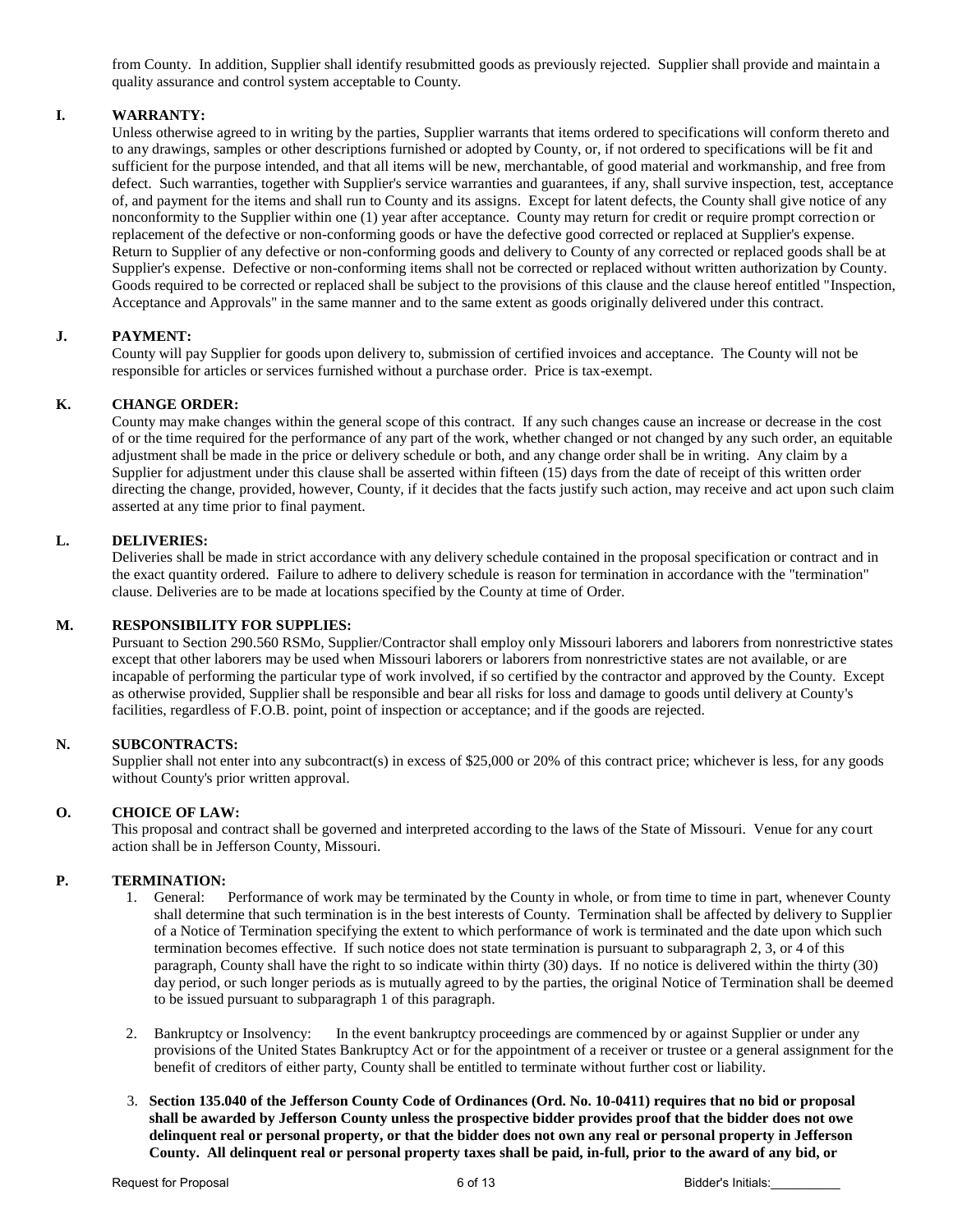**proof shall be provided that the bidder does not own any real or personal property in Jefferson County prior to the award of any bid. Jefferson County considers that the failure to pay any and all real or personal property taxes due Jefferson County, Missouri, the failure to report all real or personal property owned, held or used in Jefferson County, the failure to provide proof thereof, and/or the failure to keep said tax bills current shall be deemed a material breach of the contract and will subject the contract to immediate cancellation. All taxes, due and owing, must be paid in full at the time the bid is awarded by Jefferson County and remain paid during the entire term of the contract unless the prospective bidder provides proof that the bidder does not own real or personal property in Jefferson County. This requirement shall not apply to the award of bids for projects which are funded in whole or in part by Federal funds.** 

- 4. Default: County may terminate the whole Contract or any part in either of the following circumstances:
	- a. If supplier fails to deliver the items required by the contract within the time specified; or
		- b. If supplier fails to perform any of the other provisions of the contract, or so fails to make progress as to endanger performance of the contract in accordance with its terms, and in either of these two circumstances does not cure such failure within a period of ten (10) days after notice from County specifying such failure. In the event of termination under subparagraph 1, County shall have the right to procure, on such terms and in such manner as it may deem appropriate, items similar to those terminated, and to recover from Supplier the excess cost for such similar items provided, however, Supplier shall not be liable for such excess costs where the failure upon which the termination is based has arisen out of causes beyond the control of Supplier and without the fault or negligence of Supplier. Such causes shall be deemed to include fires, floods, earthquakes, strikes, and acts of the public enemy. The rights of County provided in subparagraph 1 shall be in addition to any other rights provided by law or the contract.
		- c. In the event of the Supplier's non-compliance with the provisions as set forth. This Contract may be cancelled, terminated or suspended in whole or in part and the supplier may be declared ineligible for further County contracts. The rights and remedies of the County provided in this paragraph shall not be exclusive but are in addition to any remedies provided in this Contract or as provided for by law.

### **Q. NOTICE AND SERVICE THEREOF:**

Any notice from the County shall be in writing and considered delivered and the service thereof completed when said notice is posted, by certified or regular mail, to the Supplier, at the address stated on the proposal form.

## **R. CONTRACT TERM:**

Performance shall be governed solely by the terms and conditions as set forth in the Request for Proposal, Proposal Specifications, Proposal Form and the Contract notwithstanding any language contained on any invoice, shipping order, bill of lading or other document furnished the Seller at any time and the acceptance by the County for any goods furnished.

# **S. COMPLIANCE WITH APPLICABLE LAWS:**

Supplier warrants it has complied with all applicable laws, rules and ordinances of the United States, Missouri or any other Governmental authority or agency in the manufacture or sale of the goods, including but not limited to all provisions of the Fair Labor Standards Act of 1938, as amended.

## **T. ACTS OF GOD:**

No party shall be liable for delays, nor defaults due to Acts of God or the public enemy, riots, strikes, fires, explosions, accidents, governmental actions of any kind or any other causes of a similar character beyond its control and without its fault or negligence.

#### **U. SELLER'S INVOICES:**

Invoices shall contain the following information. Contract number (if any), Purchase Order Number, Item number, contract description of goods or services, sizes, quantities, unit prices and extended totals. Invoices for and inquiries regarding payment should be addressed to the County Accounts Payable Clerk.

#### **V. APPROVAL:**

It is agreed the acceptance of a proposal shall not be valid and binding upon the County until approved by the County Purchasing Agent, County Council and County Counselor.

#### **W. INDIVIDUAL, PARTNERSHIPS, CORPORATIONS:**

Indicate: [ ] Individual: [ ] Partnership: [ ] Corporation.

Incorporated in the State of \_\_\_\_\_\_\_\_\_\_\_\_\_\_\_\_\_\_\_\_\_\_\_\_\_\_\_\_.

### **X. LITIGATION:**

This agreement shall be interpreted under the laws of the State of Missouri. Any disagreements, questions, controversies, litigation or other causes of action whatsoever arising from or under the terms of this agreement shall be resolved in the trial courts of 23rd Judicial Circuit Court of the State of Missouri-Hillsboro, Missouri.

**Y. LANGUAGE:** Bids and all related documents will only be accepted in the English Language.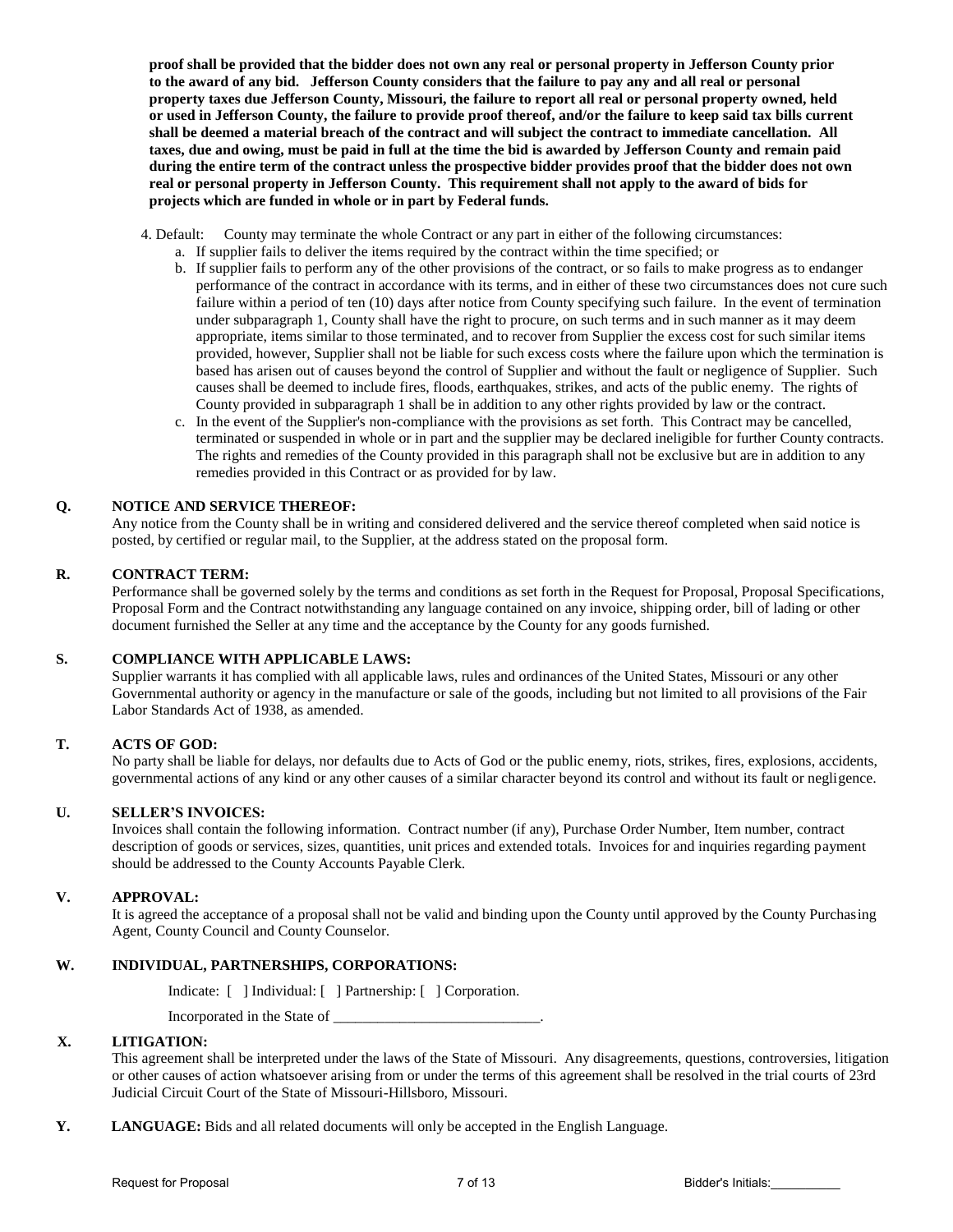# THE INVITATION FOR BID / REQUEST FOR PROPOSAL NOTICES ARE POSTED ON THE JEFFERSON COUNTY, MISSOURI WEBSITE AT [WWW.JEFFCOMO.ORG](http://www.jeffcomo.org/) LOCATED UNDER THE SERVICES TAB, INVITATION FOR BID / REQUEST FOR PROPOSAL LINK.

# **SPECIFICATION CONTACT**

**DAVID COURTWAY – ADMINISTRATIVE SERVICES DIRECTOR - 636 797 6487**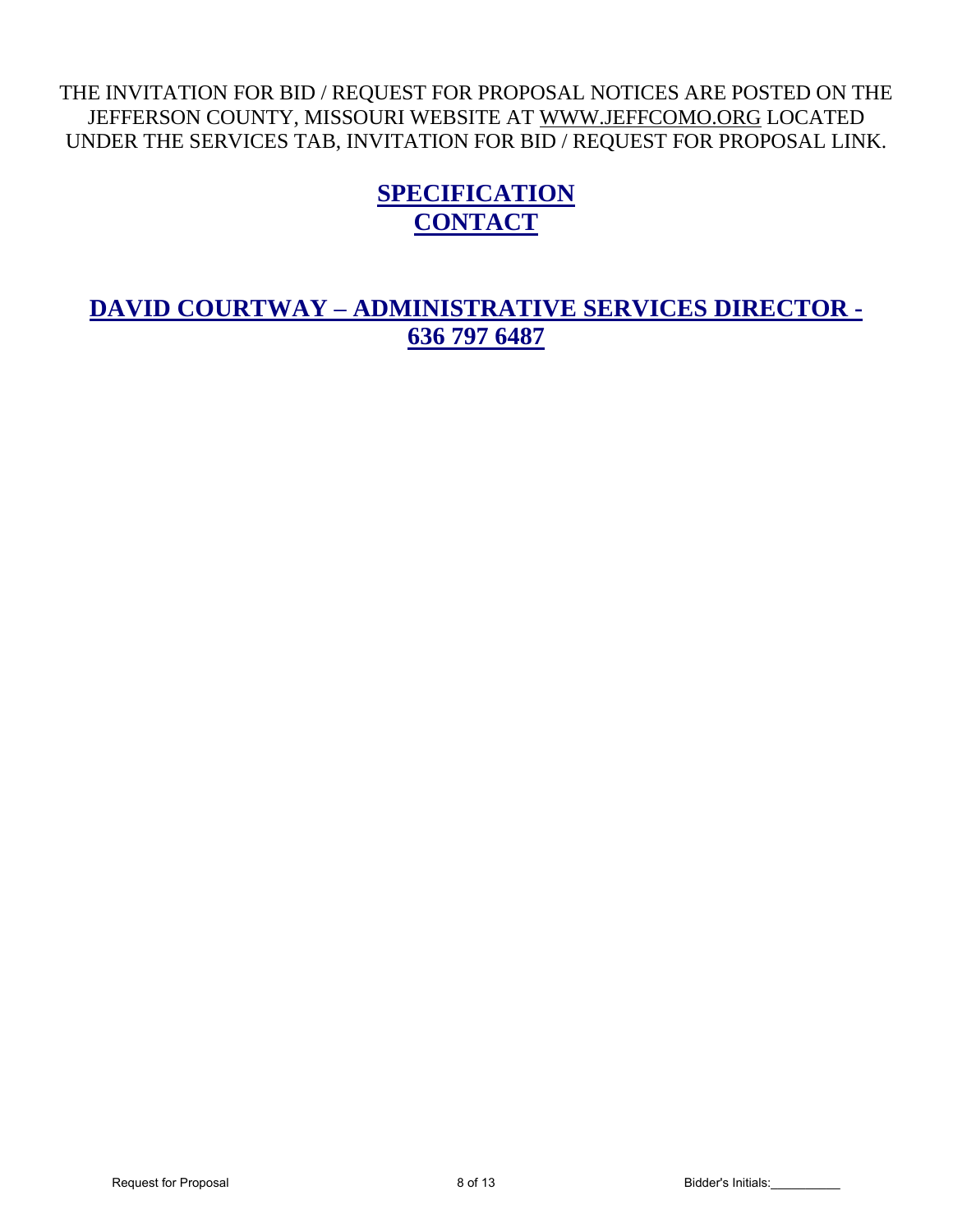# **AFFIDAVIT OF WORK AUTHORIZATION**

The grantee, sub grantee, contractor or subcontractor who meets the section 285.525, RSMo definition of a business entity must complete and return the following Affidavit of Work Authorization.

| Comes now                                                  | (Name of Business Entity Authorized Representative) as                                                           |
|------------------------------------------------------------|------------------------------------------------------------------------------------------------------------------|
|                                                            | (Position/Title) first being duly sworn on my oath, affirm                                                       |
|                                                            | (Business Entity Name) is enrolled and will continue to participate in the                                       |
|                                                            | E-Verify federal work authorization program with respect to employees hired after enrollment in the program      |
|                                                            | who are proposed to work in connection with the services related to                                              |
|                                                            | (Bid/Grant/Subgrant/Contract/Subcontract) for the duration of the grant, subgrant, contractor, or subcontractor, |
|                                                            | if awarded in accordance with subsection 2 of section 285.530, RSMo. I also affirm that                          |
|                                                            | (Business Entity Name) does not and will not knowingly employ a person                                           |
|                                                            | who is an unauthorized alien in connection with the contracted services related to                               |
|                                                            | (Bid/Grant/Subgrant/Contract/Subcontract) for the duration of                                                    |
| the grant, subgrant, contract, or subcontract, if awarded. |                                                                                                                  |

*In Affirmation thereof, the facts stated above are true and correct. (The undersigned understands that false statements made in this filing are subject to the penalties provided under section 575.040, RSMo.)* 

| Authorized Representative's Signature                                                      | <b>Printed Name</b> |                                              |        |
|--------------------------------------------------------------------------------------------|---------------------|----------------------------------------------|--------|
| Title                                                                                      | Date                |                                              |        |
|                                                                                            |                     | (DAY) (MONTH, YEAR)                          |        |
| commissioned as a notary public within the County of ___________________________, State of |                     | (NAME OF COUNTY)                             |        |
| (NAME OF STATE)                                                                            |                     | $\Box$ , and my commission expires on $\Box$ | (DATE) |
| <b>Signature of Notary</b>                                                                 | Date                |                                              |        |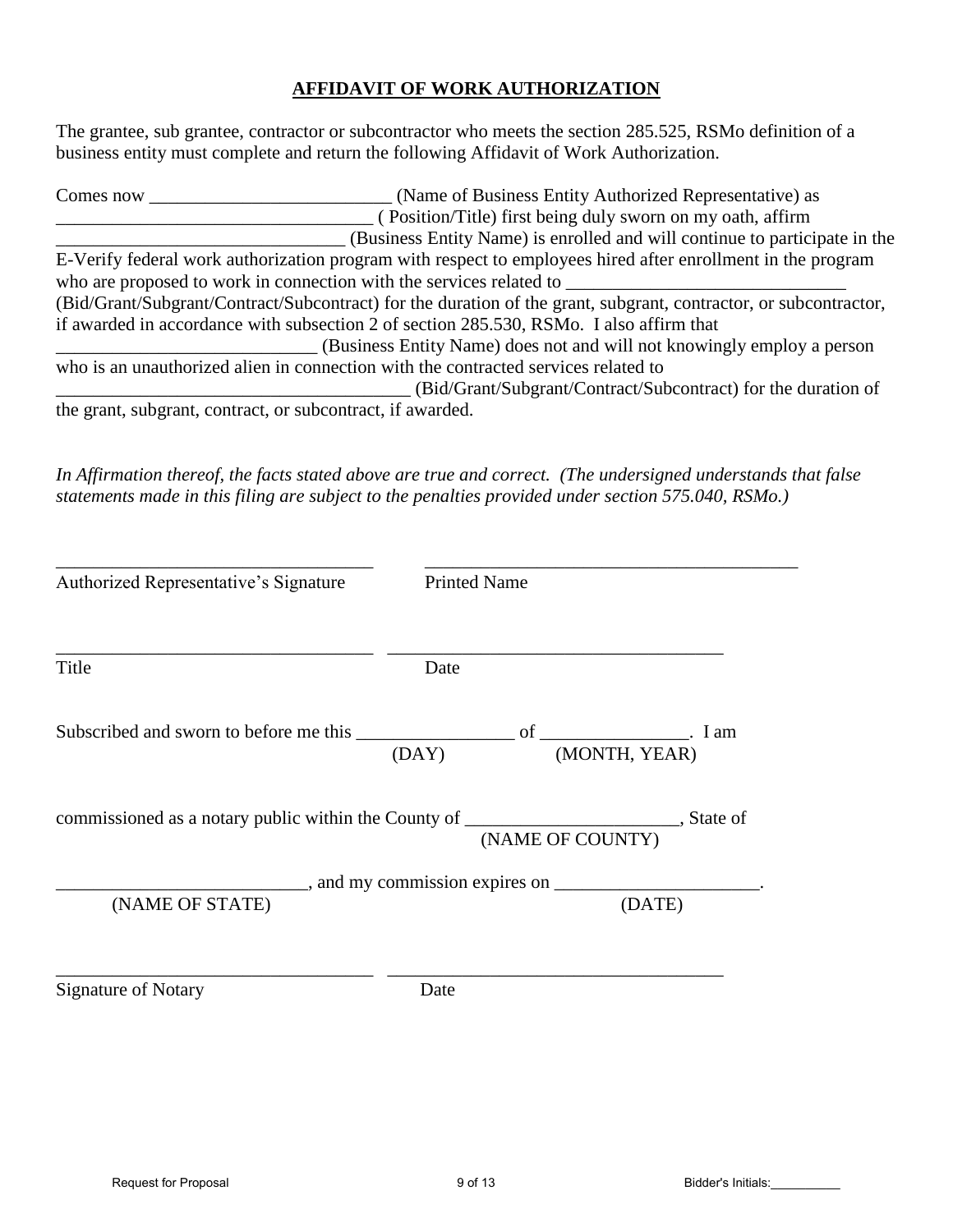# **AFFIDAVIT OF WORK AUTHORIZATION**

(Continued)

# **CURRENT BUSINESS ENTITY STATUS**

I certify that **I** certify that **I** certify that **I** certify that **I** certify that **I** certify that **I** certify that **I** certify that **I** certify that **I** certify that **I** certify that **I** certify that **I** certify that **I** entity as defined in section 285.525, RSMo pertaining to section 285.530, RSMo as stated above.

 $\overline{\phantom{a}}$  ,  $\overline{\phantom{a}}$  ,  $\overline{\phantom{a}}$  ,  $\overline{\phantom{a}}$  ,  $\overline{\phantom{a}}$  ,  $\overline{\phantom{a}}$  ,  $\overline{\phantom{a}}$  ,  $\overline{\phantom{a}}$  ,  $\overline{\phantom{a}}$  ,  $\overline{\phantom{a}}$  ,  $\overline{\phantom{a}}$  ,  $\overline{\phantom{a}}$  ,  $\overline{\phantom{a}}$  ,  $\overline{\phantom{a}}$  ,  $\overline{\phantom{a}}$  ,  $\overline{\phantom{a}}$ 

 $\overline{\phantom{a}}$  ,  $\overline{\phantom{a}}$  ,  $\overline{\phantom{a}}$  ,  $\overline{\phantom{a}}$  ,  $\overline{\phantom{a}}$  ,  $\overline{\phantom{a}}$  ,  $\overline{\phantom{a}}$  ,  $\overline{\phantom{a}}$  ,  $\overline{\phantom{a}}$  ,  $\overline{\phantom{a}}$  ,  $\overline{\phantom{a}}$  ,  $\overline{\phantom{a}}$  ,  $\overline{\phantom{a}}$  ,  $\overline{\phantom{a}}$  ,  $\overline{\phantom{a}}$  ,  $\overline{\phantom{a}}$ 

 Authorized Business Entity Authorized Business Entity Representative's Name Representative's Signature (Please Print)

Business Entity Name Date

As a business entity, the grantee, sub grantee, contractor, or subcontractor must perform/provide the following. The grantee, sub grantee, contractor, or subcontractor shall check each to verify completion/submission:

 $\Box$  Enroll and participate in the E-Verify federal work authorization program (Website: [http://www.dhs.gov/e-verify;](http://www.dhs.gov/e-verify) Phone: 888-464-4218: Email: [e-verify@dhs.gov\)](mailto:e-verify@dhs.gov) with respect to the employees hired after enrollment in the program who are proposed to work in connection with the services required herein;

AND

□ Provide documentation affirming said company's/individual's enrollment and participation in the E-Verify federal work authorization program. Documentation shall include a page from the E-Verify Memorandum of Understanding (MOU) listing the grantee's, subgrantee's, contractor's, or subcontractor's name and the MOU signature page completed and signed, at minimum, by the grantee, subgrantee, contractor, or subcontractor and the Department of Homeland Security – Verification Division; (if the signature page of the MOU lists the grantee's, subgrantee's, contractor's, or subcontrator's name, then no additional pages of the MOU must be submitted).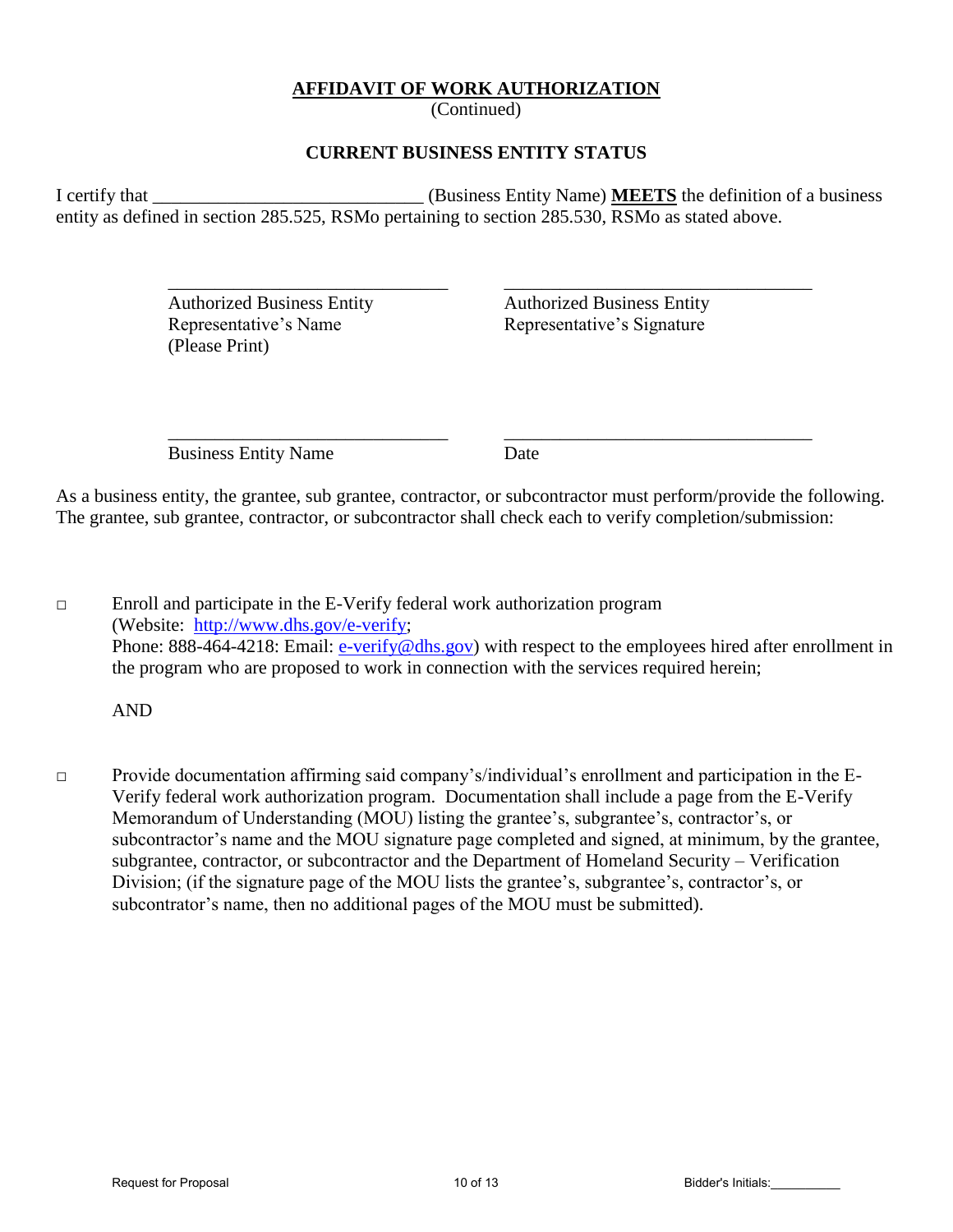# **SPECIFICATIONS**

The County requests bids on Burial Services for indigent persons within the County.

 (A) Upon notification by the Director of Administration or County Executive, the successful bidder will promptly recover the body and deliver the body to the successful bidder's location.

(B) The body will be prepared for burial in accordance with State Law.

(C) The successful bidder will notify the County's Public Works Department 48 hours before delivery to the County's burial site. The County Public Works Department will prepare a burial plot. The successful bidder will deliver the body to the designated site and assist the Public Works Department in marking the grave. The Public Works Department will cover over the grave.

Approximately five indigent persons are buried annually in the County.

The County's burial sites are:

(1) Hillsboro Cemetery, Hillsboro, MO

(2) Neely's Cemetery, Jefferson County Highway Y and Tinhouse Road, Hillsboro, MO

(3) Jefferson Barracks National Cemetery

 The majority of indigent burials require that the body is recovered within the limits of Jefferson County. There may be occasions when the body must be recovered from an adjoining County.

 The County wishes to memorialize these citizens in a dignified manner either by installing a small date of death marker on a standard group memorial or in any similar manner offered by the bidder. The bidder will attach a description of each service that includes the following:

(A) Response times for body recovery and delivery to the burial site.

 (B) A description of burial boxes or container that will be used. Travel time must be included in the bid price.

(C) The method of memorializing should be described and should be included in bid prices.

| <b>DESCRIPTION</b>                           | <b>BURIAL</b> | <b>COST</b> |
|----------------------------------------------|---------------|-------------|
| Transportation to the morgue                 |               |             |
| Storage fee                                  |               |             |
| Burial – removal from morgue                 |               |             |
| Death Certificate (prepare & file)           |               |             |
| Transportation to cemetery                   |               |             |
| Clothe covered composition board casket      |               |             |
| with metal handles                           |               |             |
| Removal from place of death                  |               |             |
| Placing remains in suitable burial container |               |             |
| Transportation to cemetery                   |               |             |
| Overseeing burial                            |               |             |
| Filing of Missouri Death Certificate         |               |             |
| Embalming                                    |               |             |
| Dressing                                     |               |             |
| Concrete grave liner                         |               |             |
| Cremation                                    |               |             |
| Additional Charges (please specify)          |               |             |
|                                              |               |             |

**Companies bidding these services must be a licensed Missouri funeral establishment and have a Jefferson County Merchants license.**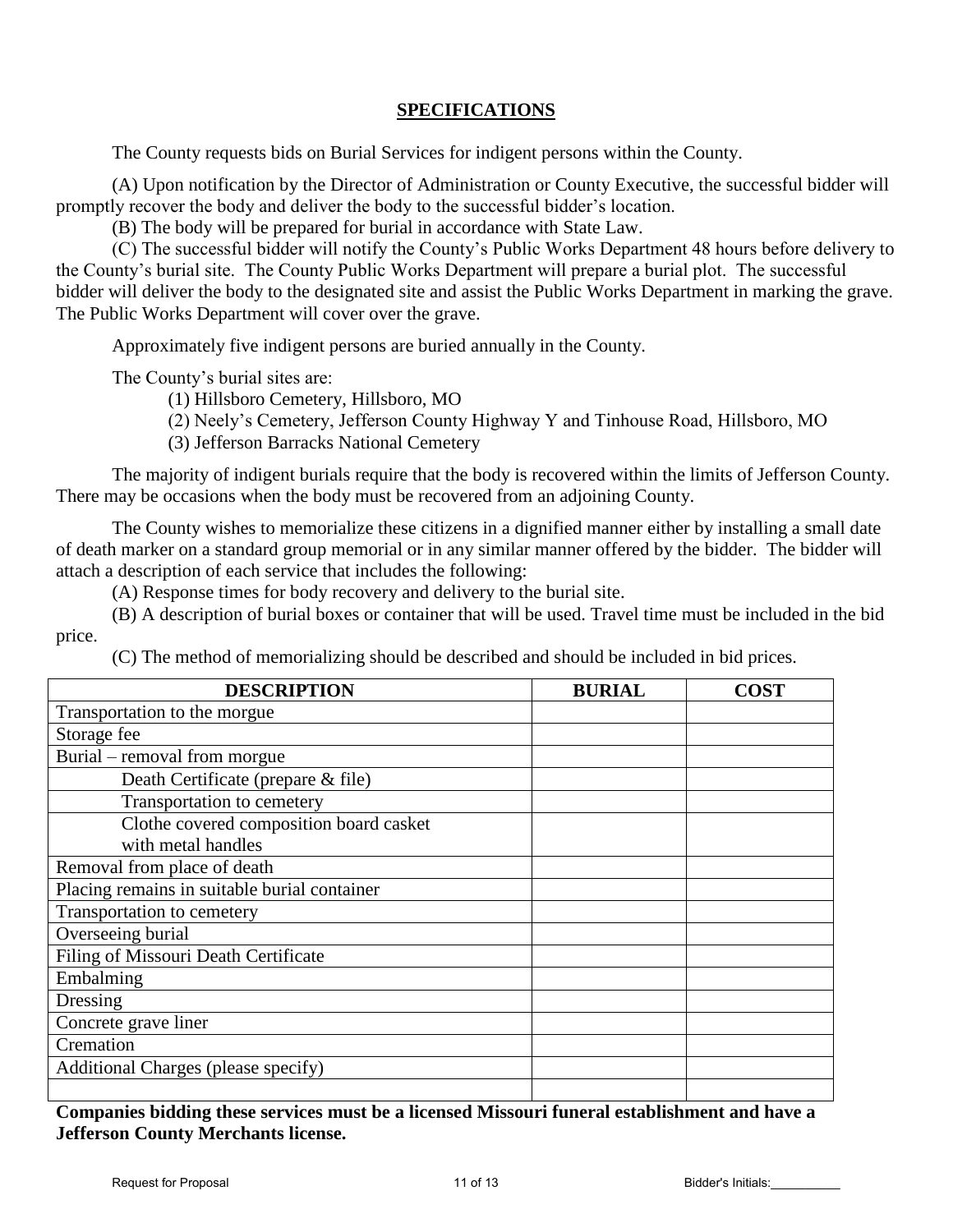|                                                                                                                       | In Witness thereof, the parties hereto have executed this Agreement, in triplicate, as |
|-----------------------------------------------------------------------------------------------------------------------|----------------------------------------------------------------------------------------|
| <b>Company Name</b>                                                                                                   | <b>County of Jefferson, State of Missouri</b>                                          |
| <b>Signature</b>                                                                                                      | <b>Kenneth B. Waller County Executive</b>                                              |
| Print                                                                                                                 |                                                                                        |
| Company Address:                                                                                                      |                                                                                        |
| <u> 1989 - Johann John Stoff, deutscher Stoffen und der Stoffen und der Stoffen und der Stoffen und der Stoffen u</u> |                                                                                        |
|                                                                                                                       |                                                                                        |

I hereby certify under section 50.660 RSMo there is either: (1) a balance of funds, otherwise unencumbered, to the credit of the appropriation to which the obligation contained herein is chargeable, and a cash balance otherwise unencumbered, in the treasury, to the credit of the funds from which payment is to be made, each sufficient to meet the obligation contained herein; or (2) bonds or taxes have been authorized by vote of the people and there is a sufficient unencumbered amount of the bonds yet to be sold or of the taxes levied and yet to be collected to meet the obligation in case there is not a sufficient unencumbered cash balance in the treasury.

**County Auditor** 

**\_\_\_\_\_\_\_\_\_\_\_\_\_\_\_\_\_\_\_\_\_\_\_\_\_\_\_\_\_\_\_\_\_\_\_\_\_\_\_\_** 

**\_\_\_\_\_\_\_\_\_\_\_\_\_\_\_\_\_\_\_\_\_\_\_\_\_\_\_\_\_\_\_\_\_\_\_\_\_\_\_** 

**APPROVED AS TO FORM** 

**County Counselor**